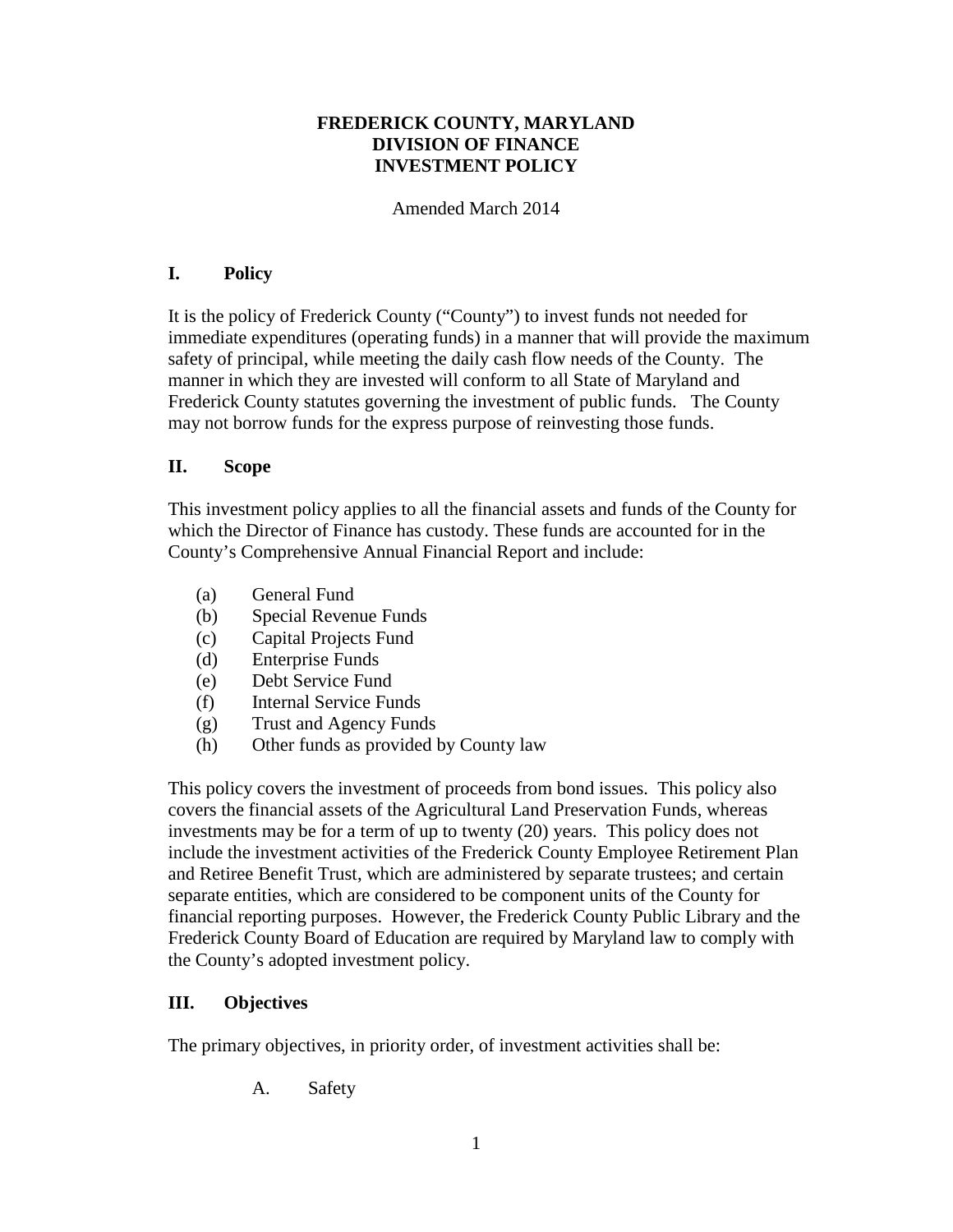Safety of principal is the foremost objective of the investment program. Investments shall be undertaken in a manner that seeks to ensure the preservation of capital in the overall portfolio. The objective will be to mitigate credit and interest rate risk.

# B. Liquidity

The investment portfolio shall remain sufficiently liquid to meet all operating requirements that may reasonably be anticipated. However, since all possible cash demands cannot be anticipated, the portfolio should consist largely of securities with active secondary or resale markets. Alternatively, a portion of the portfolio may be placed in money market mutual funds or local government investment pools which offer same-day liquidity for short-term funds.

# C. Yield

The investment portfolio shall be designed with the objective of attaining a market rate of return throughout budgetary and economic cycles, taking into account the County's investment risk constraints and liquidity needs. Return on investment is of secondary importance compared to the safety and liquidity objectives described above.

# **IV. Prudence**

The standard of prudence to be applied by investment officials shall be the "Prudent Person" rule, which states, "Investments shall be made with judgment and care, under circumstances then prevailing, which persons of prudence, discretion and intelligence exercise in the management of their own affairs, not for speculation, but for investment, considering the probable safety of their capital as well as the probable income to be derived." The "Prudent Person" rule shall be applied in the context of managing the overall portfolio.

Investment officials acting in accordance with established procedures and the investment policy and exercising due diligence shall not be held personally responsible for an individual security's credit risk or market price changes, provided deviations from expectations are reported in a timely fashion and appropriate action is taken to control adverse developments.

# **V. Delegation of Authority**

Authority to manage the County's investment program is granted to the President of the Board of County Commissioners under the Local Government Article, Section 17-101, Annotated Code of Maryland, who, by this policy, has delegated the authority to manage the investment program to the Director of Finance. This Section is included as Attachment A of this policy.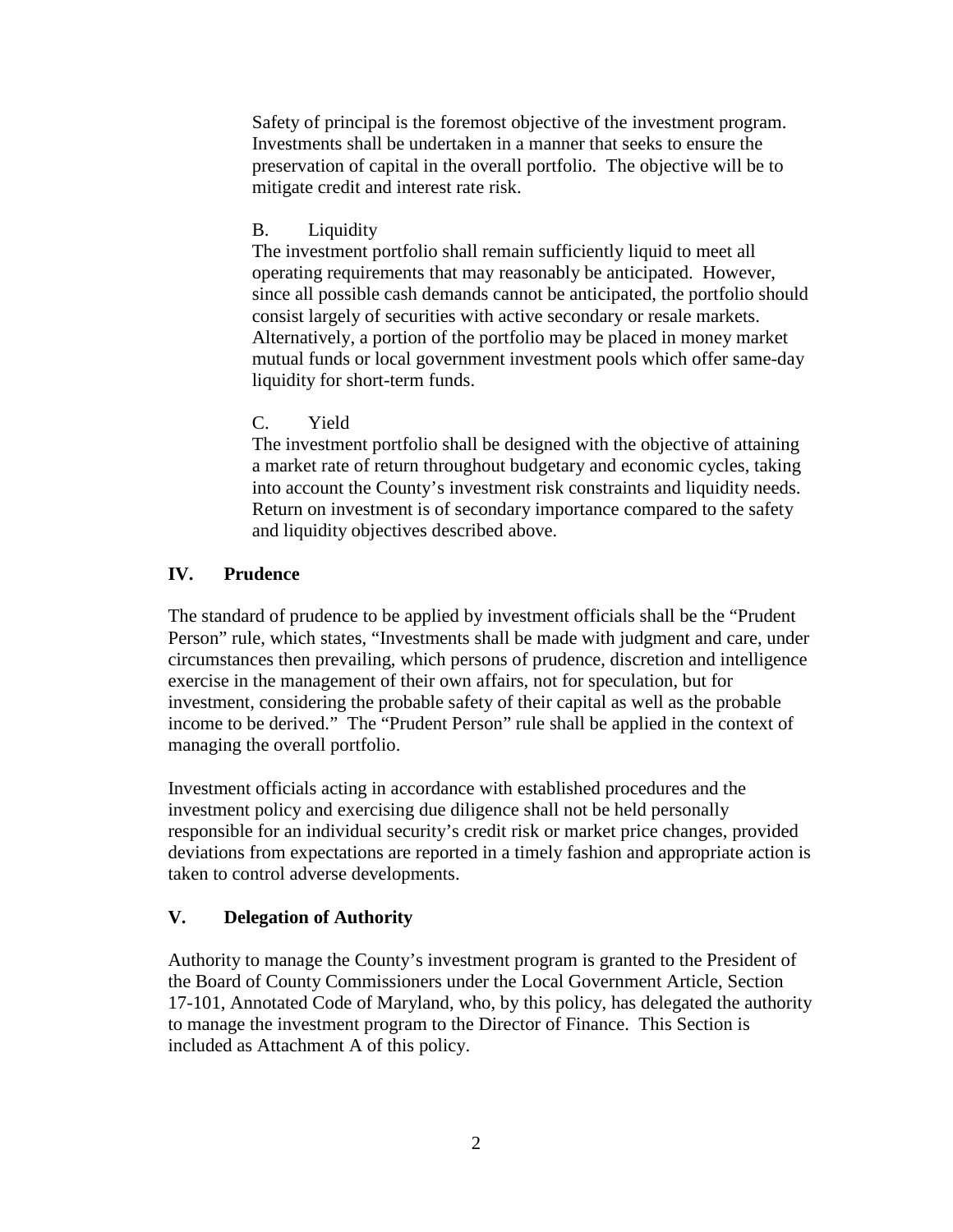Responsibility for the operation of the investment program has been delegated to the Director of Treasury (herein referred to as Investment Officer), who shall carry out the operation of the investment program consistent with this investment policy.

The Investment Officer shall develop and maintain administrative procedures for the operation of the investment program consistent with this investment policy. These procedures should include references to cash flow requirements, broker/dealer relationships, safekeeping, master repurchase agreements and collateral.

# **VI. Ethics and Conflicts of Interest**

The Investment Officer and employees involved in the investment process must not conduct personal business activity that could conflict with proper execution of the investment program or that could impair their ability to make impartial decisions. They shall refrain from undertaking personal investment transactions with the same individual with whom business is conducted on behalf of the County. The Investment Officer and employees shall comply with the code of ethics requirements as specified in the Frederick County Code, Section 1-7.1.

# **VII. Authorized Financial Dealers and Institutions**

The County shall establish and maintain a list of broker/dealers and financial institutions authorized to provide investment services. Approval will be based upon the following criteria:

# Securities Dealers

- A. Be listed as a Primary Government Securities Dealer reporting to the Government Securities Dealers Statistics Unit of the Federal Reserve Bank of New York; or
- B. Be a commercial banking organization that is subject to official supervision by federal bank supervisors; or
- C. Be a broker/dealer registered with the Securities and Exchange Commission (SEC). Firms must have adequate capital to fulfill their commitments under adverse market conditions.

Non-primary Government Securities Dealers must submit evidence of their capital position by annually submitting their SEC Financial and Operational Combined Uniform Single Report (FOCUS) as well as their annual audited financial report.

All approved Non-Primary Broker Dealers are required to complete the Frederick County Treasury Department's Request for Information (RFI). The RFI is included here as Attachment B of this policy. The RFI will provide written acknowledgement that they have received and will comply with the County's Investment Policy; agree to delivery vs. payment; identify authorized personnel; disclose any "material" litigation, arbitration or regulatory proceedings; and must be certified by a registered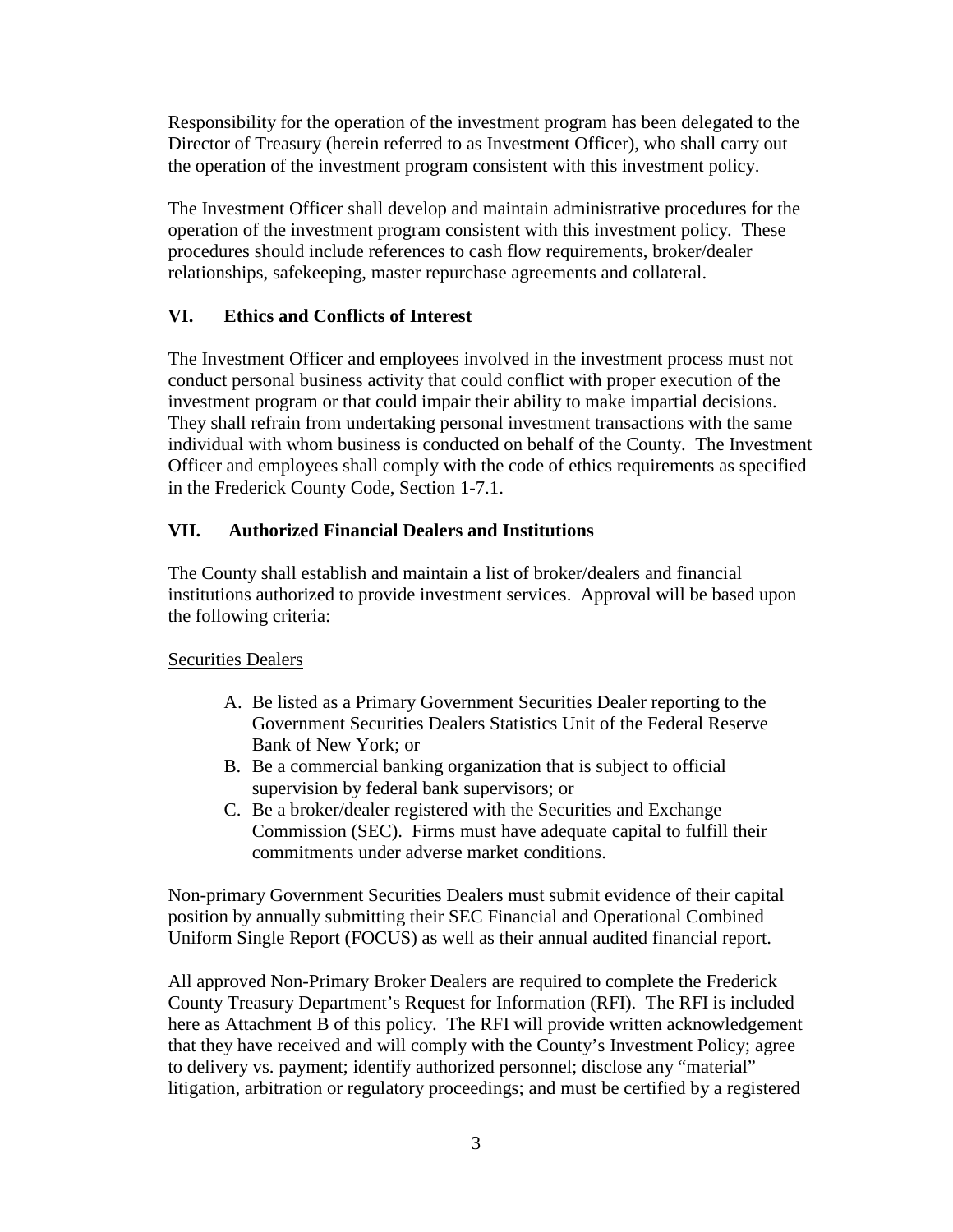principal of the firm. The approved broker list will be reviewed yearly, to determine which brokers will continue to be eligible to provide their services to the County.

Those firms intending to offer Repurchase Agreements (REPO) must additionally complete the County's Master Repurchase Agreement which is available from the Investment Officer.

## Commercial Banks

Commercial banks must have a short-term rating of investment grade from at least one of the National Recognized Statistical Rating Organizations (NRSRO) as designated by the SEC. All banks with which the Finance Division conducts business must provide the County, annually, their most recent audited financial statements.

# **VIII. Authorized Investments**

The County is authorized by the Local Government Article and the State Finance Procurement Article Section 6-222 to invest in specific types of securities. State Finance Procurement Article Section 6-222 is included as Attachment C of this policy. The Investment Officer may invest County funds in the following investments:

- A. U.S. Government Securities These securities include obligations for which the United States has pledged its full faith and credit for the payment of principal and interest.
- B. U.S. Agency Securities Obligations that a federal agency or a federal instrumentality issues in accordance with an Act of Congress.
- C. Repurchase Agreements Entered into with financial institutions that sign master repurchase agreements and that maintain collateralization of at least 102% of the principal amount and comply with other safekeeping and collateral requirements.
- D. Certificates of Deposit and Time Deposits, including deposits to the Certificate of Deposit Account Registry Service (CDARS) - Banks and savings and loan associations must maintain collateralization that equals or exceeds the amount of the deposit not federally insured and comply with other safekeeping and collateral requirements.
- E. Bankers' Acceptances Issued by a bank with a short-term debt rating in the highest letter and numerical rating by at least one nationally recognized statistical rating organization as designated by either the SEC or the State Treasurer.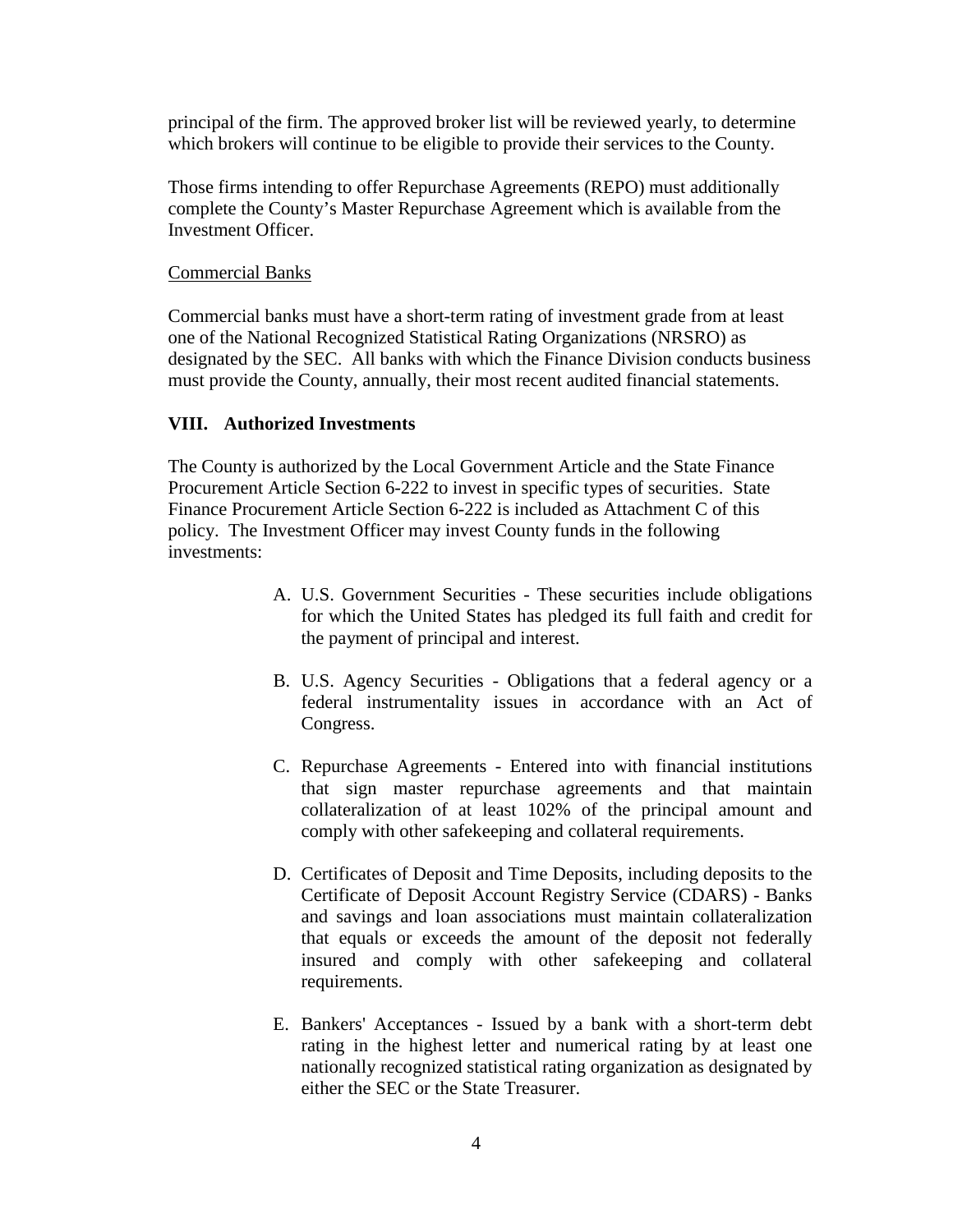- F. Commercial Paper Commercial paper issued by a company with a short-term debt rating in the highest letter and numerical rating by at least one nationally recognized statistical rating organization as designated by the SEC.
- G. With respect to amounts treated by the Internal Revenue Service as bond sale proceeds only, bonds, notes, or other obligations of investment grade in the highest quality letter and numerical rating by at least one nationally recognized statistical rating organization as designated by the United States Securities and Exchange Commission issued by or on behalf of this or any other state or any agency, department, county, municipal or public corporation, special district, authority, or political subdivision thereof, or in any fund or trust that invests only in securities of the type described in this paragraph.
- H. U.S. Treasury Strips, Zero Coupon Bonds or similar investment instruments – Agricultural Land Preservation Funds only.
- I. Pooled Investments Any investment portfolio created under the Maryland Local Government Investment Pool, defined under the Local Government Article, Sections 17-301 though 17-309 of the Annotated Code of Maryland, that is administered by the State Treasurer. This Section is included as Attachment D of this policy.
- J. Money Market Mutual Funds Money Market Mutual Funds registered with the SEC under the Investment Company Act of 1940, 15 U.S.C. Section 80(a-1), as amended, and operated in accordance with Rule 2A-7 of the Investment Company Act of 1940, 17 C.F.R. Section 270.2A-7, as amended, and that have received the highest possible rating from at least one nationally recognized statistical rating organization as designated by the SEC.

## **IX. Diversification**

Invested funds shall be diversified to minimize risk or loss resulting from overconcentration of assets in a specific maturity, specific issuer, or specific class of securities.

| А. | Diversification by Investment Type      | Max. % of Portfolio* |
|----|-----------------------------------------|----------------------|
|    | 1. U.S. Government Treasury Obligations | 100\%                |
|    | 2. Local Government Investment Pool     | 100\%                |
|    | 3. U.S. Government Agencies             | 80%                  |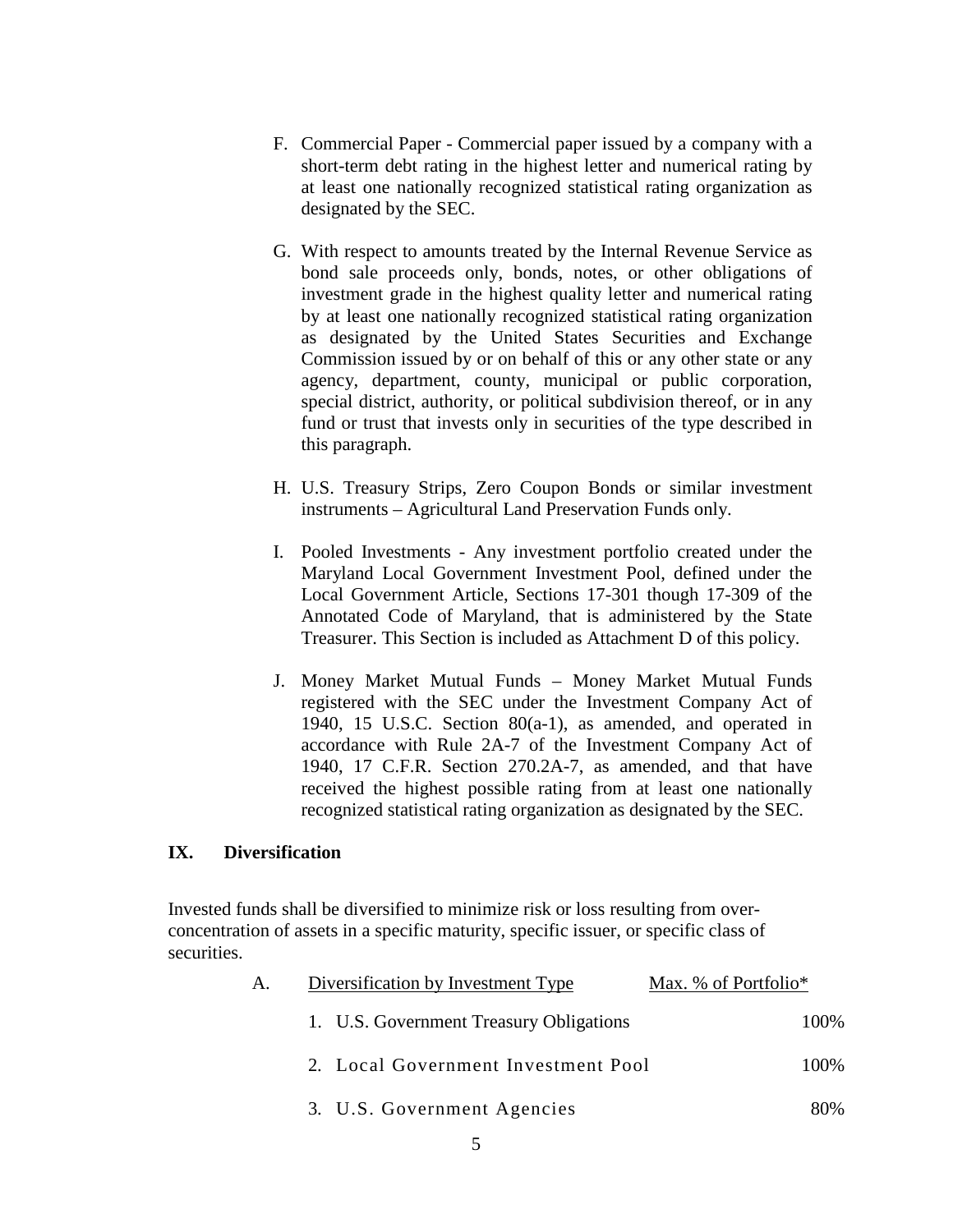| 4. Bankers' Acceptances                                     | 20% |
|-------------------------------------------------------------|-----|
| 5. Money Market Mutual Funds                                | 50% |
| 6. Repurchase Agreements                                    | 50% |
| 7. Collateralized Certificates of Deposit and Time Deposits | 25% |
| 8. Commercial Paper                                         | 10% |

\* at time of purchase

| Β. | Diversification by Institution                     | Max. % of Portfolio* |  |
|----|----------------------------------------------------|----------------------|--|
|    | 1. U.S. Government Treasury Obligations            | 100%                 |  |
|    | 2. Local Government Investment Pool                | 100%                 |  |
|    | 3. U.S. Government Agency-By-Agency                | 25%                  |  |
|    | 4. Bankers' Acceptances by Institution and Country | 10%                  |  |
|    | 5. Money Market Mutual Funds by Fund               | 25%                  |  |
|    | 6. Commercial Banks (Certificates of Deposits)     | 20%                  |  |
|    | * at time of purchase                              |                      |  |

## C. Diversification of Maturities

In order to meet the objectives of the County's investment activities, as listed above in Section III of this policy, seventy five percent (75%) of the investments of the County must be on a short-term basis (a stated maximum maturity of up to 18 months). However, the balance of the portfolio and those funds attributed to bond proceeds may be invested in investments with longer maturities (a stated maximum maturity of up to three years) without jeopardizing adequate safety and liquidity standards of the portfolio and at the same time increasing the overall yield of the portfolio. These investments will be limited to U.S. Government and U.S. Agency Securities. Agricultural Land Preservation Funds only will be invested to coincide with the maturity dates on payments due on Agricultural Land Preservation settlements.

D. Diversification by Broker/Dealer

No more than 25% of the total investment portfolio will be invested through a single broker or dealer.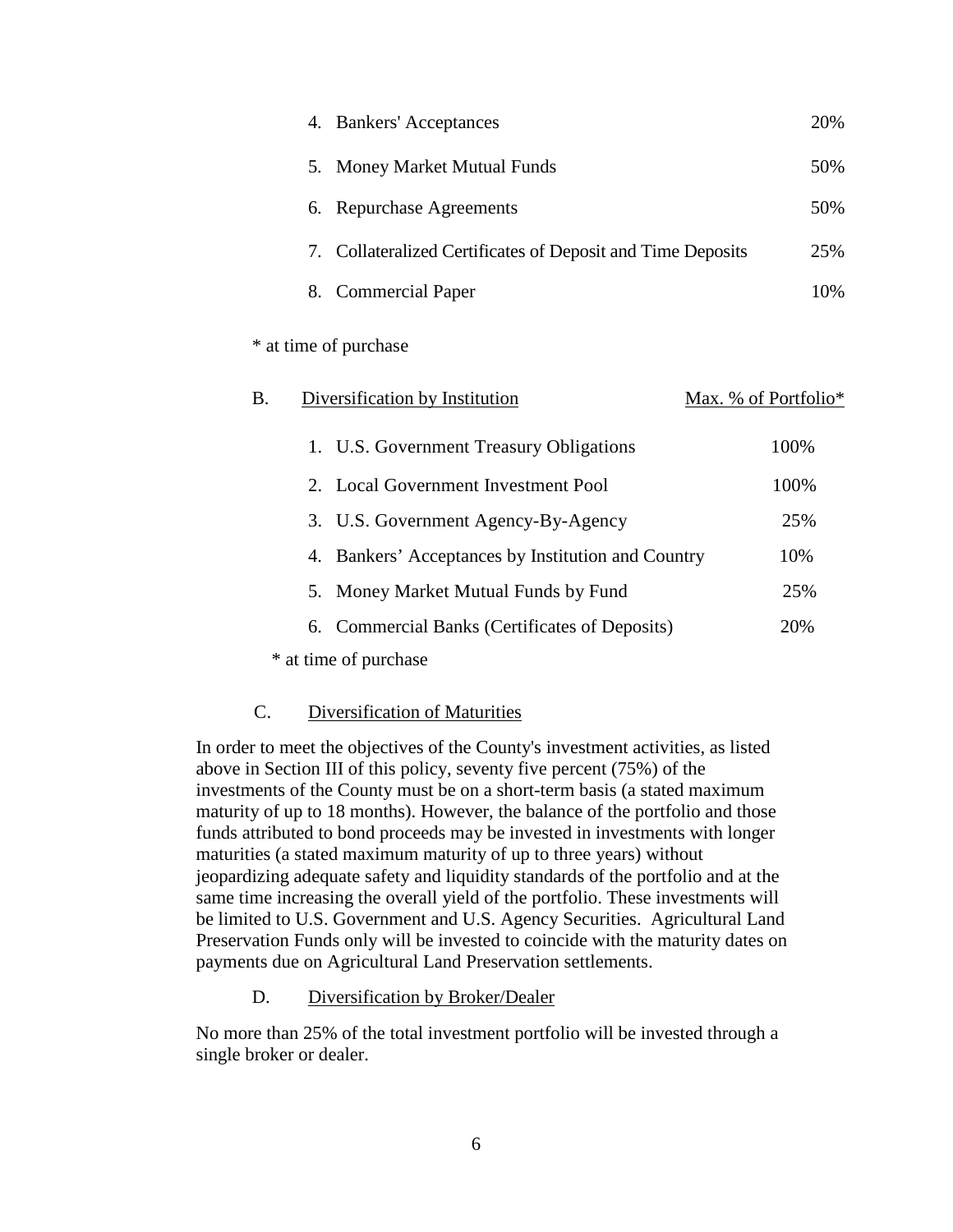## **X. Investment Award**

Investments shall be awarded to the institution whose percentage yield produces the greatest interest income to the County and complies with safekeeping requirements and investment limitations. Investments can be awarded exclusively when the investment security is a new issue that can only be purchased from one source or can be purchased at the same yield from any source, while in compliance with the 25% diversification by broker/dealer.

## **XI. Performance Standards**

The investment portfolio will be managed in accordance with the parameters specified within this policy. The portfolio should obtain a market average rate of return during a market/economic environment of stable interest rates. A series of appropriate benchmarks have been established against which portfolio performance shall be compared on a regular basis. These benchmarks are the 3-Month Treasury Bill and the Maryland Local Government Investment Pool's Average Daily Rate. These benchmarks are reflective of the actual securities being purchased and risks undertaken and have a similar weighted average maturity as the County's portfolio.

## **XII. Collateralization**

A. Collateralization shall be maintained in excess of Federal insurance coverage for all County bank accounts, certificates of deposit and time deposits. Acceptable collateral is specified under Section 6-202 of the State Finance and Procurement Article of the Annotated Code of Maryland. This Section is included as Attachment E of this policy.

B. Collateralization is required for all repurchase agreements of at least 102% of the principal amount. Acceptable collateral shall consist of obligations of the United States, its agencies or instrumentalities as specified under Section VIII.

C. The collateral shall be held by an independent third party as specified under Section XIII.

## **XIII. Safekeeping and Custody**

All security transactions, including collateral for repurchase agreements, shall be executed on a delivery vs. payment (DVP) basis, except for local government pooled investments, certificates of deposit and time deposits. This is to ensure that securities are deposited in an eligible financial institution when funds are released.

An independent third party with whom the County has a current custodial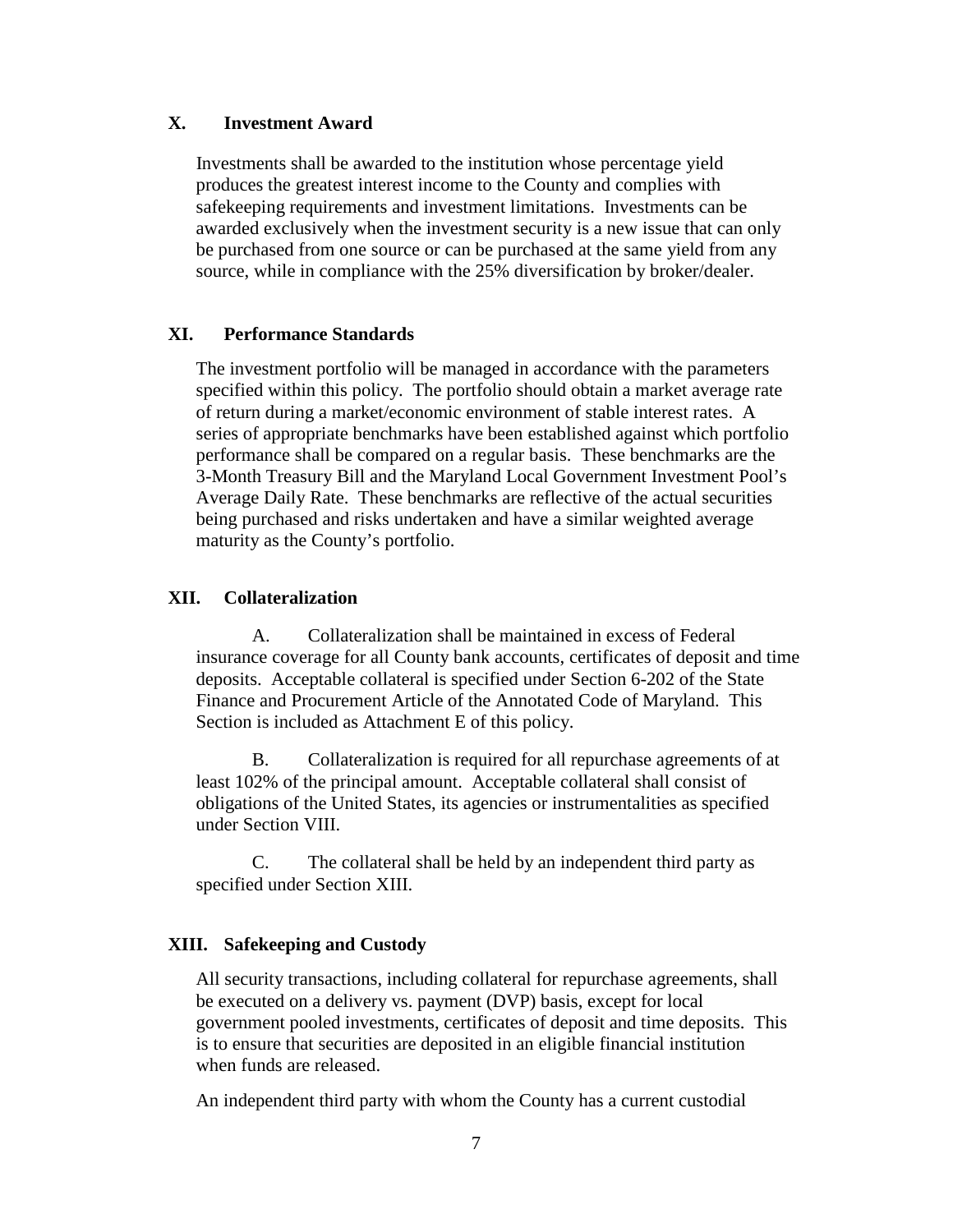agreement will always hold the collateral. The Custodian may not be a counterparty to the transaction, unless the Custodian is the County's primary bank and the securities purchased are from the bank and include the collateral from the bank. The collateral for repurchase agreements, certificates of deposit and time deposits are to be held in the County's name and account. The safekeeping institution shall annually provide a copy of their most recent report on internal controls (Statement of Auditing Standards No. 70, or SAS 70).

The current Federal Reserve Bank for the County or other account as designated by the County, functioning under the rules in Operating Circular Nos. 16 and 19, may be used as a custodian for pledged collateral on time deposits and certificates of deposit.

## **XIV. Internal Control**

The Director of Finance shall establish a system of internal controls, which shall be documented in writing. An audit of the internal controls of the investment operation (both procedural and operational) may be included in the annual financial audit conducted by an outside independent audit company.

### **XV. Reporting**

The Investment Officer shall submit quarterly to the County Manager and the Director of Finance investment reports for management purposes that shall include the following:

- A. Detail information on all investments (type, par value, coupon, maturity date, cusip, etc.) held at the end of the reporting period.
- B. Realized and unrealized gains or losses resulting from appreciation or depreciation by listing the cost and market value of the securities at the end of the reporting period.
- C. Average weighted yield to maturity of portfolio on investments as compared to the yield on the established benchmarks for the same period.
- D. Percentage of the total portfolio that each type of investment represents.

Market prices, for the computation of market values, will be obtained from independent sources.

## **XVI. Investment Policy Adoption**

The investment policy is approved by the Director of Finance and adopted by a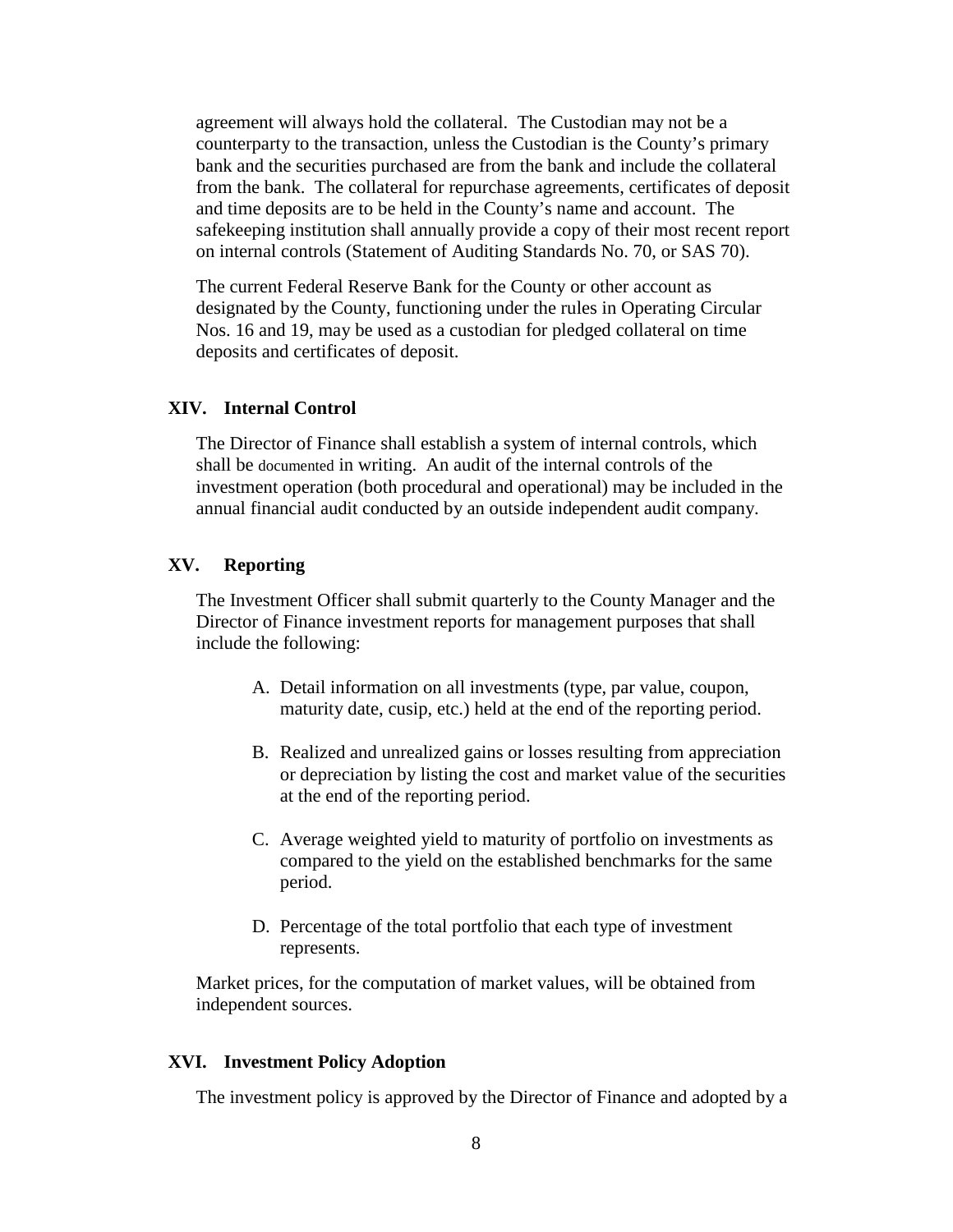resolution of the Board of County Commissioners and filed with the State Treasurer's Office. The Director of Finance may institute changes in these policies at any time, so long as the changes are in compliance with the Annotated Code of Maryland and the Frederick County Code of Ordinances. The Board of County Commissioners must approve any modifications made to this investment policy by resolution and a certified copy of the changed policy must be forwarded to the State Treasurer.

### **Approvals**

Blaine R. Young, President, Beard of County Commissioners Acting Director of Finance

Diane E. Fox, Director of Treasury

J. 18. 14 Date

 $.18.14$ 

 $\frac{1}{3}$   $\frac{1}{4}$   $\frac{1}{4}$ 

 $\overrightarrow{\text{Date}}$ 

9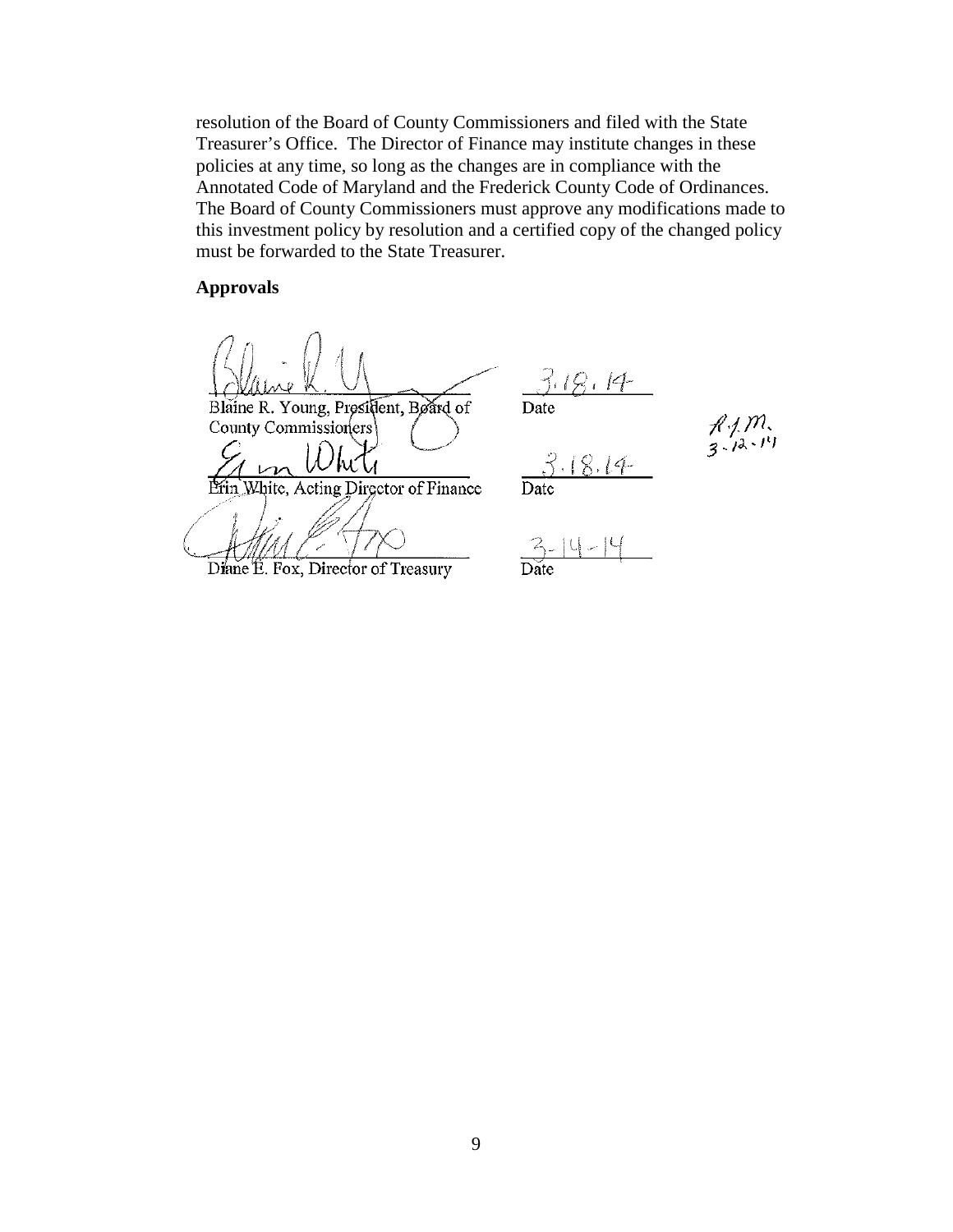## ATTACHMENT A

### Annotated Code of Maryland

#### Article - Local Government

§17–101.

(a) In this section, "State financial institution" means an institution that:

(1) has a branch in the State that takes deposits; and

(2) is:

- (i) a bank incorporated under the laws of any state or the United States;
- (ii) a trust company or savings bank incorporated under the laws of the State;

or

(iii) a savings and loan association incorporated under the laws of the State or

the United States.

(b) This section applies to the following governmental entities:

(1) the governing body of each county;

(2) the governing body of each municipality;

(3) each county board of education, including the Baltimore City Board of School Commissioners;

commission;

(4) each road, drainage, improvement, construction, or soil conservation district or

- (5) the Upper Potomac River Commission; and
- (6) any other political subdivision or body politic and corporate of the State.

(c) Subject to Subtitle 2 of this title and notwithstanding any provision of local law or ordinance, a governmental entity or its authorized agent:

(1) in accordance with  $\S 6-222$  of the State Finance and Procurement Article may:

(i) invest and reinvest in obligations or repurchase agreements all unexpended money in any fund or account of which the governmental entity or its authorized agent has custody or control; and

item; or

(ii) sell, redeem, or exchange an investment or reinvestment made under this

(2) may deposit unexpended money in:

(i) an interest–bearing time deposit account or savings account at a federally insured bank or federally insured savings and loan association in the State; or

(ii) the Local Government Investment Pool established under § 17–302 of this

title.

(d) Except as provided in subsections (e) and (f) of this section, a governmental entity or its authorized agent may deposit unexpended money in a federally insured bank or federally insured savings and loan association under subsection  $(b)(2)(i)$  of this section only if the bank or savings and loan association gives as security for the deposit collateral of a type specified in § 6–202 of the State Finance and Procurement Article.

(e) A governmental entity or its authorized agent may deposit unexpended money in a federally insured bank or federally insured savings and loan association without the security required under subsection (d) of this section if:

(1) the money is initially deposited in a State financial institution chosen by the depositor;

(2) the State financial institution arranges for the further deposit of the money into one or more certificates of deposit in an amount not exceeding the applicable Federal Deposit Insurance Corporation maximum insurance coverage limit, issued by one or more federally insured banks or federally insured savings and loan associations for the account of the depositor;

(3) when the money is deposited and the certificates of deposit are issued, the State financial institution receives deposits from customers of other banks or savings and loan associations in an amount at least equal to the amount of money initially deposited by the depositor;

(4) each certificate of deposit issued for the depositor's account is insured by the Federal Deposit Insurance Corporation for 100% of the principal of and accrued interest on the certificate of deposit; and

(5) the State financial institution acts as custodian for the depositor with respect to the certificates of deposit issued for the depositor's account.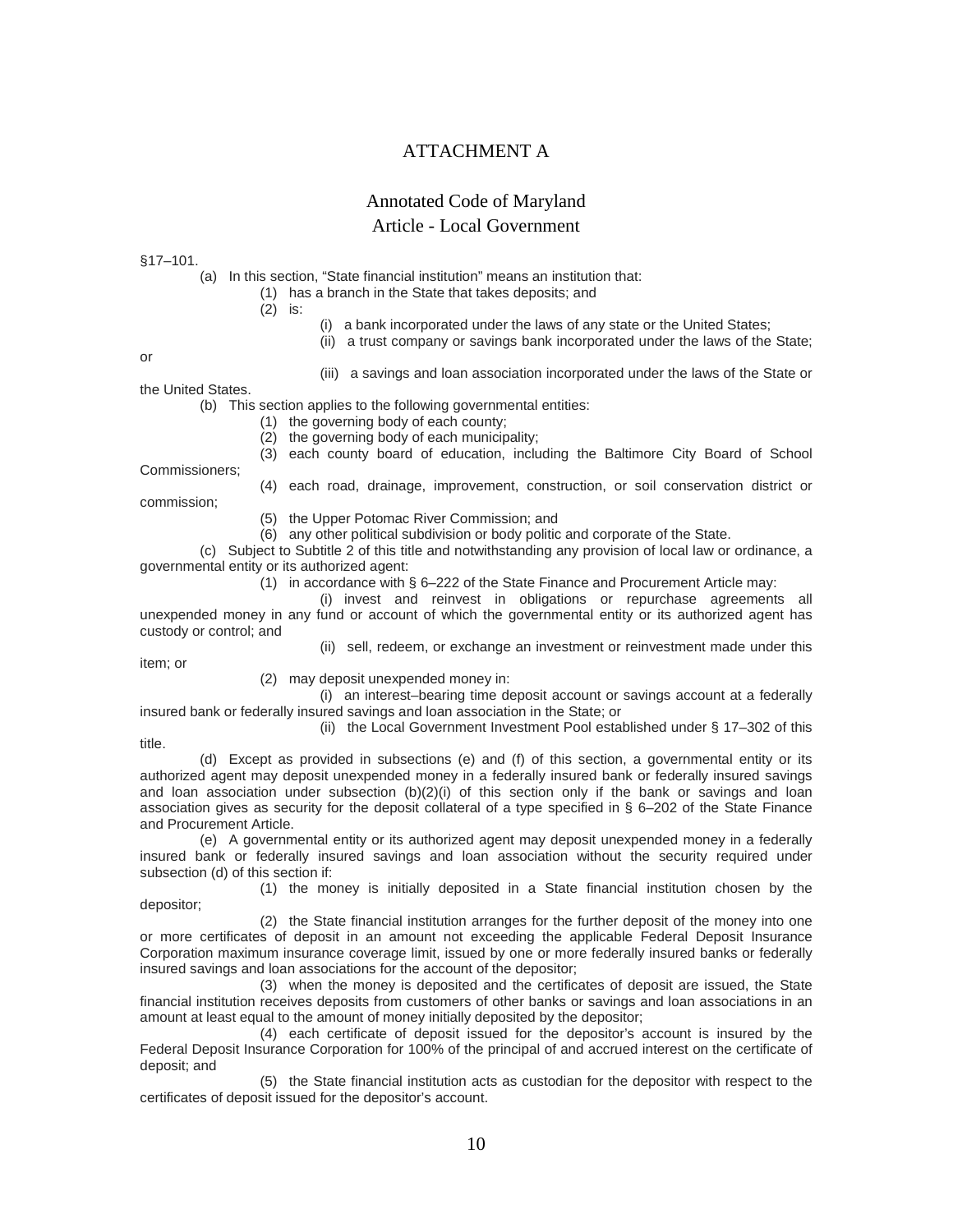(f) A governmental entity or its authorized agent may deposit unexpended money in a federally insured bank or federally insured savings and loan association without the security required under subsection (d) of this section if:

(1) the money is initially placed for deposit with a State financial institution chosen by the depositor to arrange for the redeposit of the money through a deposit placement program that meets the requirements under this subsection;

(2) on or after the date that the money of the governmental entity is received, the State financial institution:

(i) arranges for the redeposit of the money into one or more deposit accounts, each in an amount of not more than the applicable Federal Deposit Insurance Corporation maximum insurance coverage limit, in one or more federally insured banks or federally insured savings and loan associations for the account of the depositor; and

(ii) acts as custodian for the depositor with respect to the money deposited into the accounts;

(3) any money of a governmental entity deposited into a State financial institution in accordance with this subsection and held by that State financial institution at the close of a business day that is in excess of the amount insured by the Federal Deposit Insurance Corporation is secured in accordance with this title;

(4) the full amount of the money of the governmental entity redeposited by the State financial institution into deposit accounts in federally insured banks or federally insured savings and loan associations under this subsection is insured by the Federal Deposit Insurance Corporation; and

(5) on the same date that the money of the governmental entity is redeposited under this subsection, the State financial institution receives an amount of deposits from customers of other banks or savings and loans in accordance with the deposit placement program that is at least equal to the amount of the money of the governmental entity redeposited by the State financial institution.

(g) (1) The interest or income from an investment or deposit made under this section:

(i) shall be credited to the fund from which the investment or deposit was

made; and

(ii) may be invested or deposited as provided in this section.

(2) Notwithstanding paragraph (1) of this subsection, if the money invested or deposited under this section is from a fund that contains the proceeds of the issuance of bonds or other obligations, the issuer may use the interest or income from the investment or deposit to repay the principal of or interest on the bonds or other obligations.

(h) A governmental entity or its authorized agent may withdraw or alter an investment or deposit made under this section:

(1) to meet the requirements for which the money is held; or

(2) for reinvestment in accordance with this section.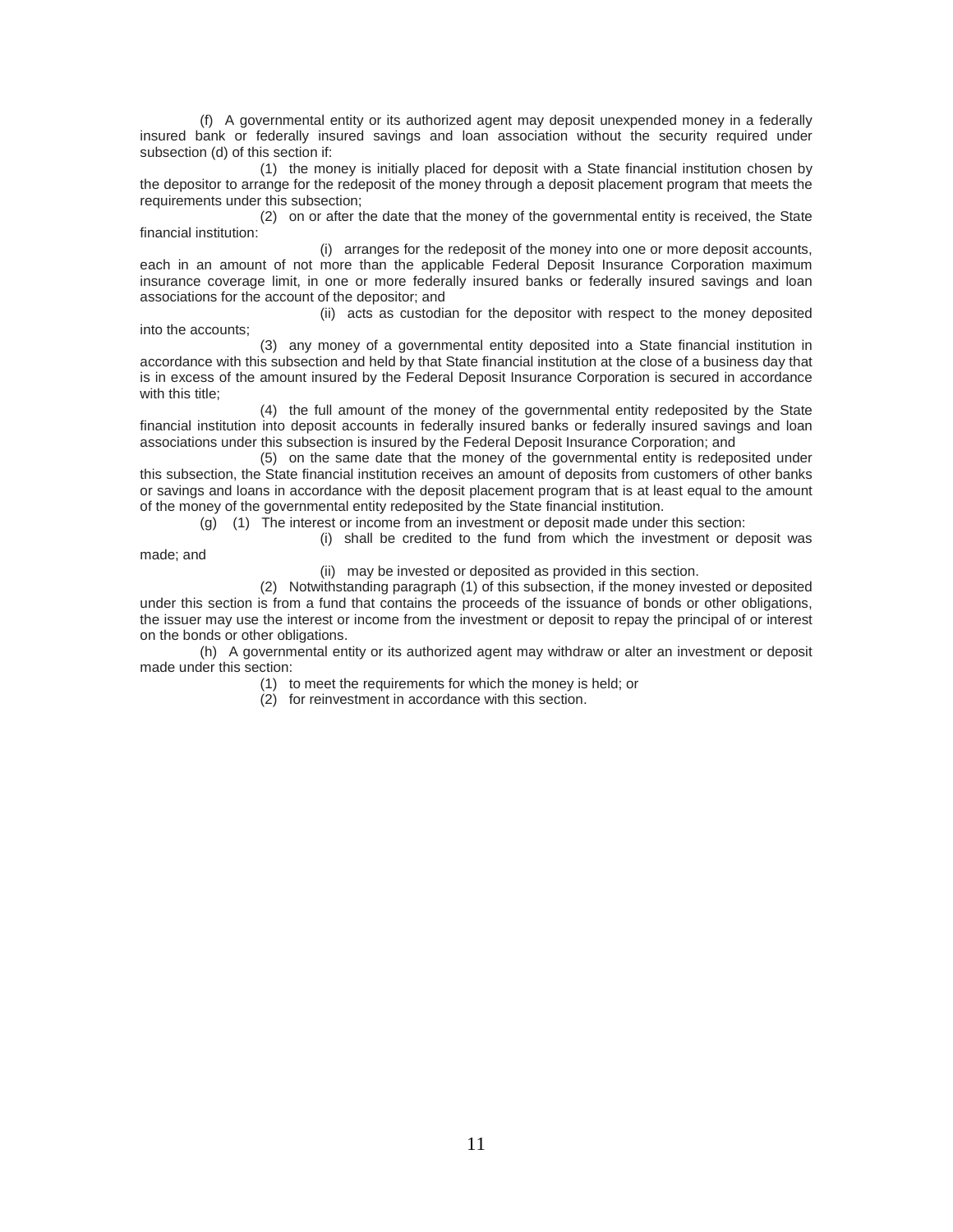## ATTACHMENT B

## Frederick County, Maryland Broker/Dealer Request for Information

#### **Section I: Statement of Position and General Requirements**

The Frederick County Treasury Department (FCTD) invests consistent with the laws of the State of Maryland and the Frederick County Code of Ordinances. The FCTD manages an operational portfolio, which averaged over 400 million dollars during fiscal year 2013. The portfolio is comprised mainly of U.S. Treasury and Agency obligations in addition to selected money market instruments. The FCTD has adopted a written Investment Policy, which regulates the standards and procedures used in its cash management activities. A copy of the Investment Policy is attached as an Appendix to this document.

The FCTD maintains relationships with qualified members of the broker/dealer community who, in their opinion, understand the needs, constraints, and goals of Frederick County.

Broker/dealers will be notified of their approval by the FCTD in writing. No transactions will be conducted with an approved broker/dealer until all paperwork required by both parties has been executed. The FCTD solicits competitive bids and offers on the majority of its transactions. All securities will be delivered against payment to the third-party custodian designated by the FCTD. FCTD personnel will review and substantiate all information and references requested in this document; therefore, please answer all questions as thoroughly as possible.

#### **Section II: Request for General Information from Broker/Dealer Candidate**

- **1. FIRM:**
- **2. STREET & MAILING ADDRESS:**

#### **3. HEADQUARTERS STREET & MAILING ADDRESS:**

- **4. CONTACT PERSONNEL:**
	- **a. NAME: TITLE: PHONE: EMAIL:**
	- **b. NAME: TITLE: PHONE: EMAIL:**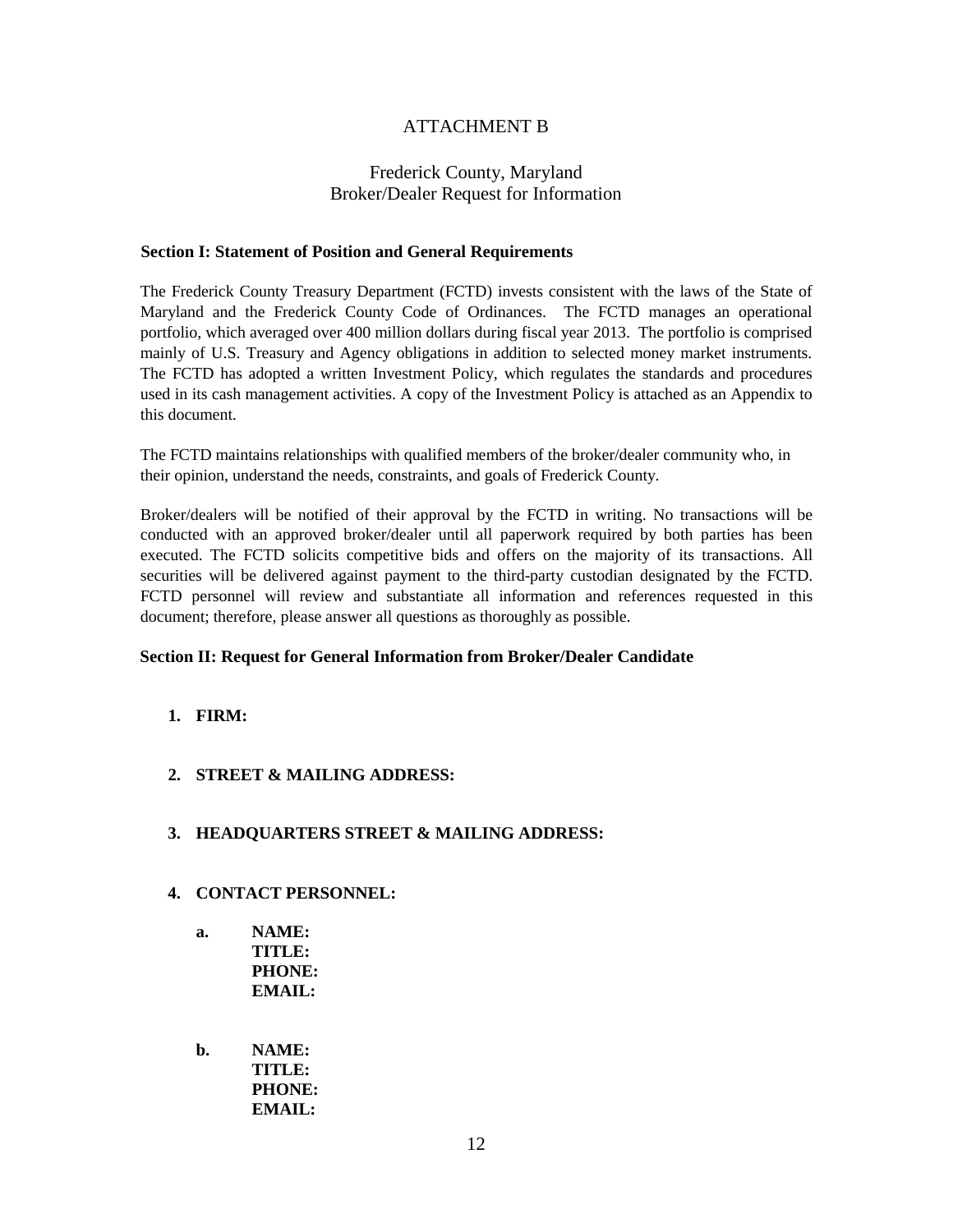**c. NAME: TITLE: PHONE: EMAIL:**

- **5. PERSONNEL BACKGROUND:** Please provide background information concerning account representatives listed in #4. Please include information on the individual's employment history as it relates to the securities industry, official licenses and certificates, the history and details of any disciplinary actions or complaints and the disposition of each, as well as the history of any arbitration or litigation, the nature of the case and status or disposition.
- **6. COMPARABLE CLIENTS:** Please provide the following information regarding at least four comparable clients with whom any of the representatives listed in #4 has an established relationship. Comparable Public Sector Clients would be preferred.
	- **1. CLIENT NAME: ADDRESS:**

**PERSON TO CONTACT: PHONE: LENGTH OF RELATIONSHIP:**

**2. CLIENT NAME: ADDRESS:**

> **PERSON TO CONTACT: PHONE: LENGTH OF RELATIONSHIP:**

**3. CLIENT NAME: ADDRESS:**

> **PERSON TO CONTACT: PHONE: LENGTH OF RELATIONSHIP:**

**4. CLIENT NAME: ADDRESS:**

> **PERSON TO CONTACT: PHONE: LENGTH OF RELATIONSHIP:**

**7. PLEASE LIST THE REGULATORY AGENCY(IES) THAT MONITOR YOUR FIRM AND WILL OVERSEE YOUR ACTIVITIES IN THE STATE OF MARYLAND.**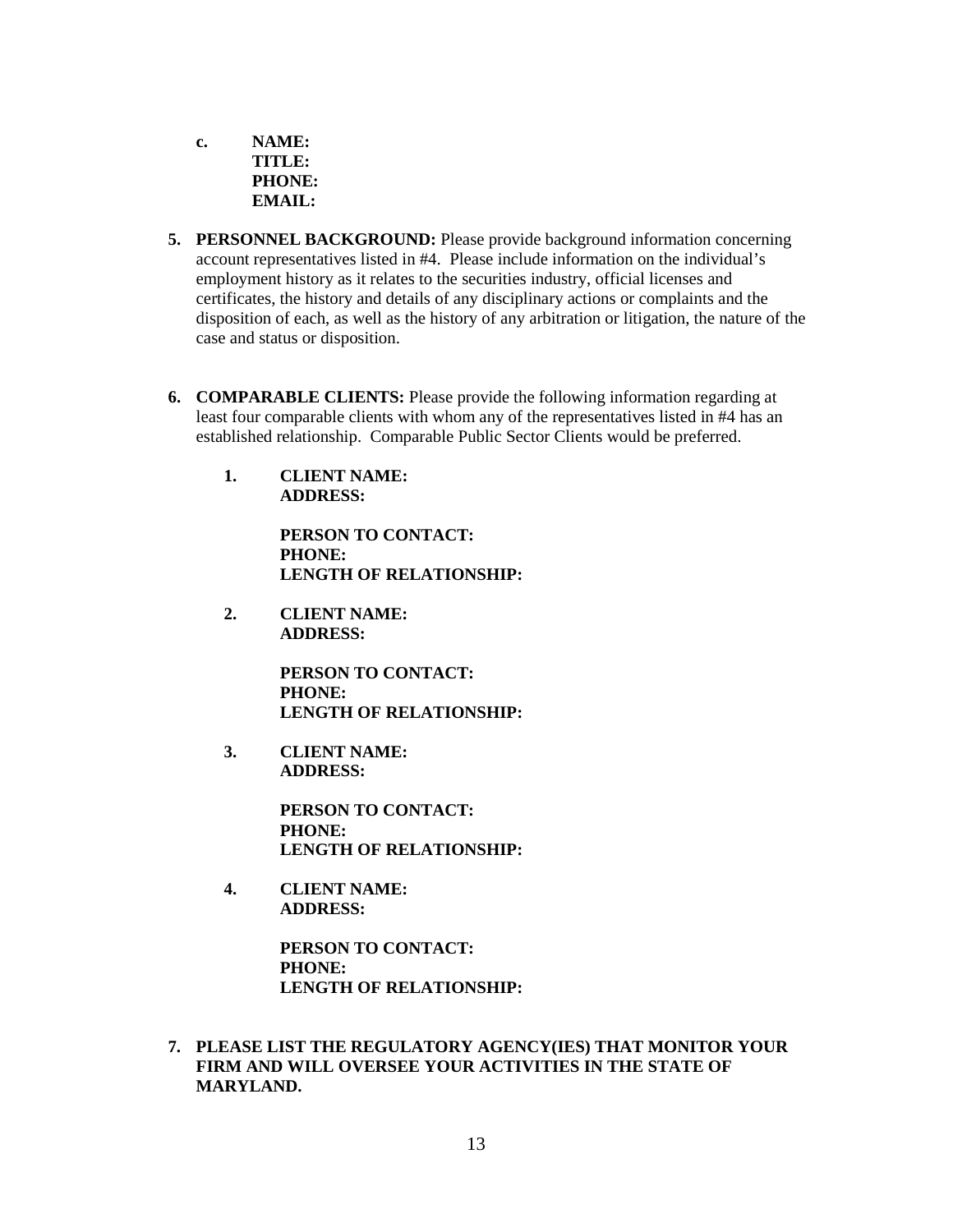- **8. DO THE ASSIGNED PERSONNEL AND THE FIRM HAVE ALL THE REQUIRED LICENSES TO FUNCTION AS BROKER/DEALERS IN THE STATE OF MARYLAND?**
- **9. PRINCIPAL BANKING RELATIONSHIP: BANK NAME: ADDRESS: PERSON TO CONTACT: PHONE: LENGTH OF RELATIONSHIP:**
- **10. MATERIAL LITIGATION:** Has there been any material (required disclosure on your financial statements) litigation, arbitration or regulatory proceedings, either pending, adjudicated or settled, that your firm has been subject to within the last five years that involved issues concerning the suitability of the sale or purchase of securities to institutional clients or fraudulent or unfair practices related to the sale of securities to an institutional client? If so, please describe each matter briefly.
- **11. FINANCIALS:** Please provide certified audited financial statements for the last three years. In addition, please provide your most recent Focus Report.

#### **Section III: Certification**

**I hereby certify that the above is true and correct to the best of my knowledge. I am a registered principal of the firm. Furthermore, I certify that all contact personnel will read and abide by the Investment Policy of Frederick County, Maryland.**

**Name of Firm:**

**Signature:**

**Printed Name & Title:**

**Date:**

### **Section IV: Attachments**

- **1. Frederick County Investment Policy**
- **2. Authorized Frederick County Personnel**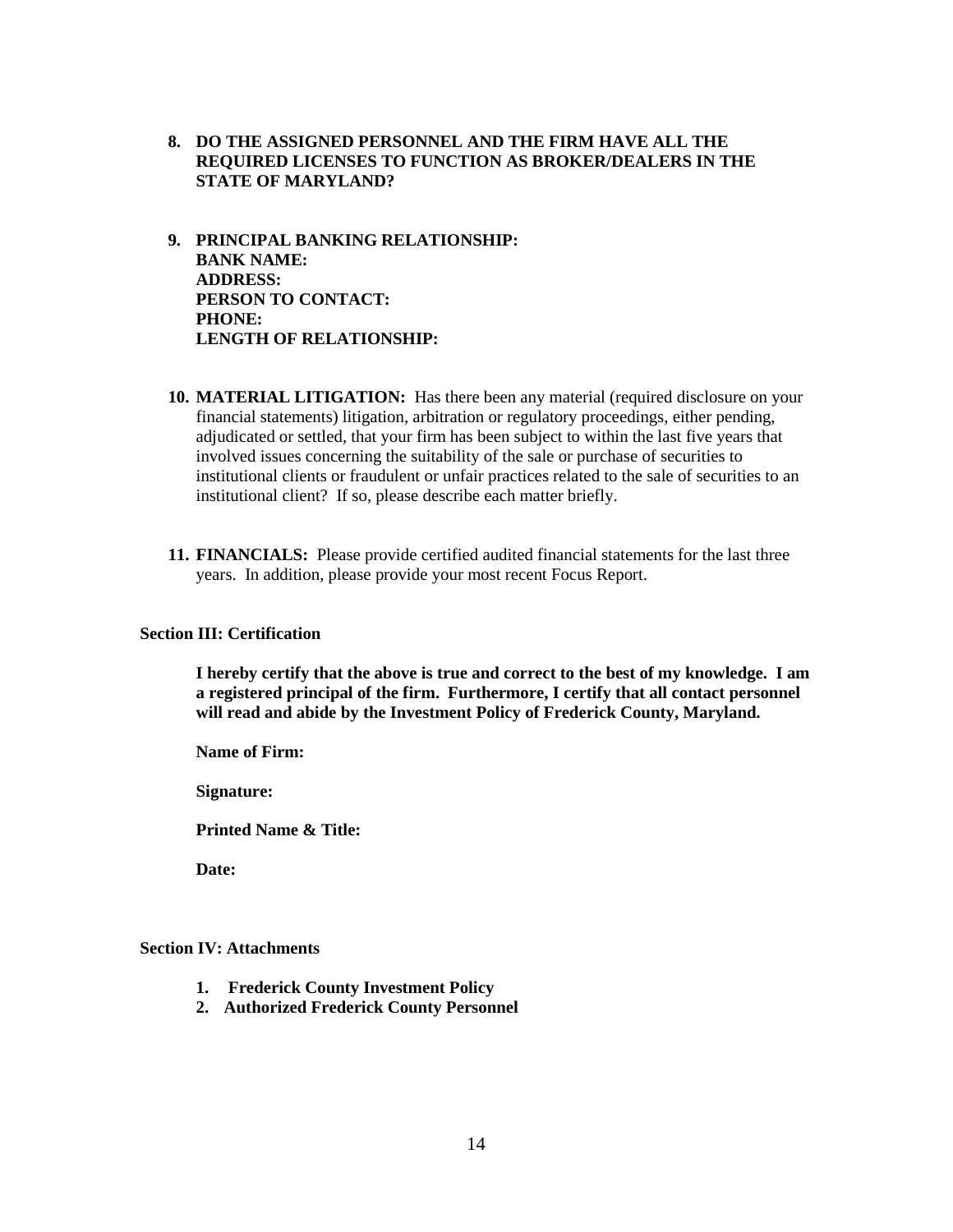## ATTACHMENT C

# Annotated Code of Maryland Article – State Finance and Procurement Section 6-222 (a) and (b)

§6–222.

(a) The Treasurer may invest or reinvest unexpended or surplus money over which the Treasurer has custody in:

(1) an obligation for which the United States has pledged its faith and credit for the payment of the principal and interest;

(2) an obligation that a federal agency or a federal instrumentality has issued in accordance with an act of Congress;

(3) a repurchase agreement collateralized in an amount not less than 102% of the principal amount by an obligation of the United States, its agencies or instrumentalities, provided the collateral is held by a custodian other than the seller designated by the buyer;

(4) bankers' acceptances guaranteed by a financial institution with a short–term debt rating in the highest letter and numerical rating by at least one nationally recognized statistical rating organization as designated by either the United States Securities and Exchange Commission or the Treasurer;

(5) with respect to amounts treated by the Internal Revenue Service as bond sale proceeds only, bonds, notes, or other obligations of investment grade in the highest quality letter and numerical rating by at least one nationally recognized statistical rating organization as designated by the United States Securities and Exchange Commission issued by or on behalf of this or any other state or any agency, department, county, municipal or public corporation, special district, authority, or political subdivision thereof, or in any fund or trust that invests only in securities of the type described in this item;

(6) commercial paper that has received the highest letter and numerical rating by at least two nationally recognized statistical rating organizations as designated by the United States Securities and Exchange Commission, provided that such commercial paper may not exceed 10% of the total investments made by the Treasurer under this subsection;

(7) money market mutual funds that:

(i) are registered with the Securities and Exchange Commission under the Investment Company Act of 1940, 15 U.S.C. § 80a–1 et seq., as amended;

(ii) are operated in accordance with Rule 2A–7 of the Investment Company Act of 1940, 17 C.F.R. § 270.2A–7, as amended; and

(iii) have received the highest possible rating from at least one nationally recognized statistical rating organization as designated by the United States Securities and Exchange Commission; and

(8) any investment portfolio created under the Maryland Local Government Investment Pool defined under §§ 17–301 through 17–309 of the Local Government Article of the Code that is administered by the Office of the State Treasurer.

(b) The Treasurer may sell, redeem, or exchange an investment or reinvestment made under this section in accordance with the limitations of this section.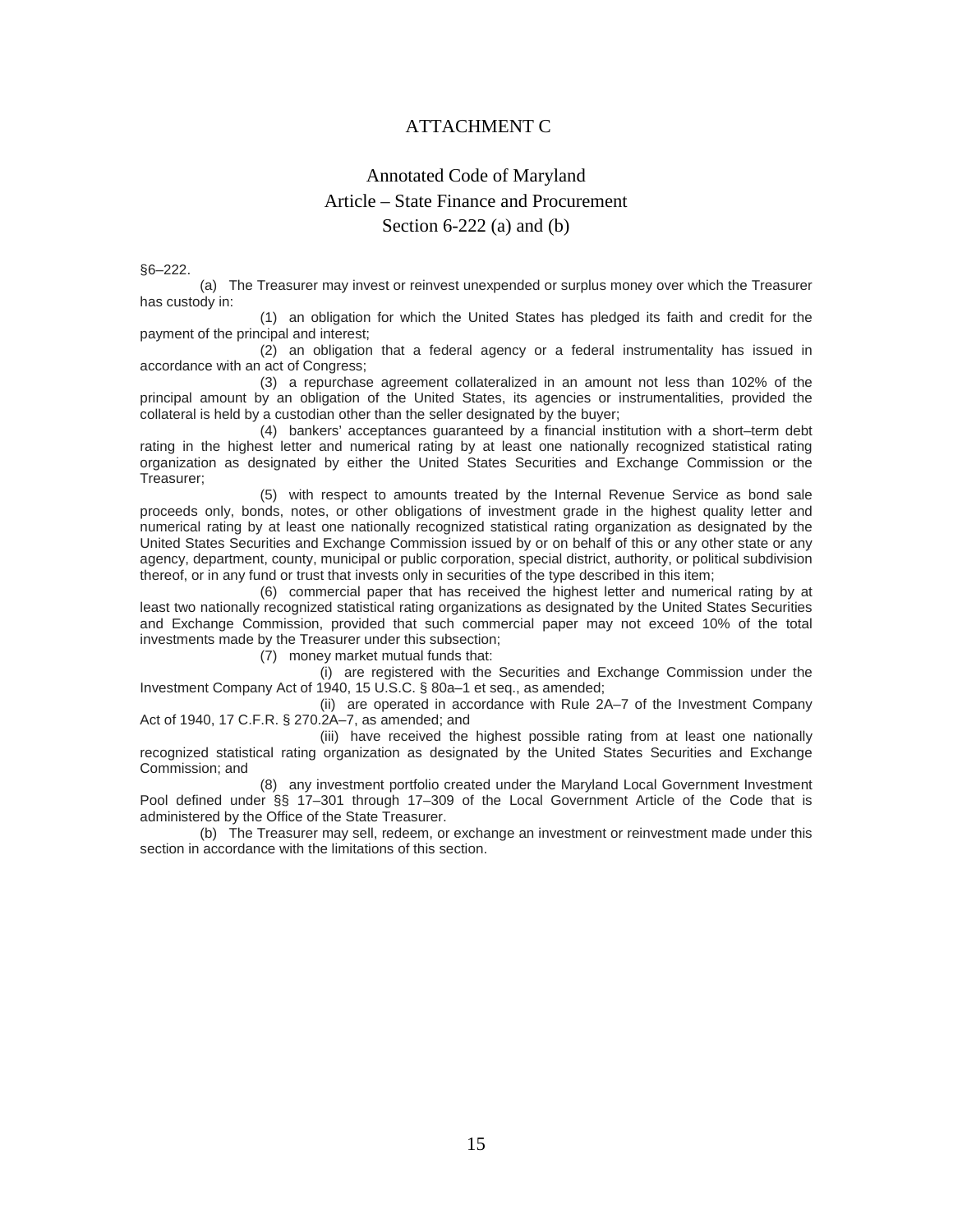## ATTACHMENT D

### Annotated Code of Maryland

### Article – Local Government

### Local Government Investment Pool

§17–301.

- (a) In this part the following words have the meanings indicated.
- (b) "Authorized participant" means:
	- (1) the governing body of each county or municipality;
	- (2) a county board of education;

(3) the governing body of each road, drainage, improvement, construction, or soil conservation district or commission in the State;

- (4) the Upper Potomac River Commission;
- (5) any other political subdivision or body politic and corporate of the State;
- (6) a local government insurance pool formed under Title 19, Subtitle 6 of the Insurance

Article; or

(7) on approval of the State Treasurer, a unit of State government or an entity created by the State if the funds of the unit or entity are not State money over which the Treasurer has investment authority.

(c) "Pool" means the Local Government Investment Pool.

#### §17–302.

There is a Local Government Investment Pool.

#### §17–303.

The Pool consists of:

- (1) money of authorized participants that is deposited in the Pool; and
- (2) money of the State that is deposited in the Pool by the State Treasurer.

#### §17–304.

- (a) The State Treasurer shall administer the Pool on behalf of:
	- (1) authorized participants; and
	- (2) to the extent that State money is included in the Pool, the State.

(b) The State Treasurer shall develop procedures necessary to administer the Pool efficiently, including:

- (1) specification of the minimum and maximum amounts that may be deposited by any authorized participant in the Pool and minimum periods of time for which deposits must be retained in the Pool;
	- (2) payment of administrative expenses from the earnings of the Pool; and

(3) distribution of earnings in excess of expenses or allocation of losses to authorized participants in a manner that equitably reflects the amount and duration of each authorized participant's investments in the Pool.

#### §17–305.

(a) The State Treasurer shall establish investment policies for the Pool.

(b) Subject to the objectives and requirements of this part, the State Treasurer shall establish procedures for:

(1) the investment and reinvestment of money in the Pool; and

 $(2)$  the acquisition, retention, management, and disposition of investments of the Pool.

(c) (1) The State Treasurer shall invest money in the Pool in accordance with §§ 6–222 and 6– 223 of the State Finance and Procurement Article.

(2) Notwithstanding any other law, the State Treasurer may:

(i) invest and reinvest money in the Pool in bankers' acceptances guaranteed

by banks; and

(ii) sell, redeem, or exchange an investment or reinvestment made under this paragraph.

(d) Except as otherwise provided in this part, the State Treasurer shall retain custody of all instruments of title to all investments of the Pool.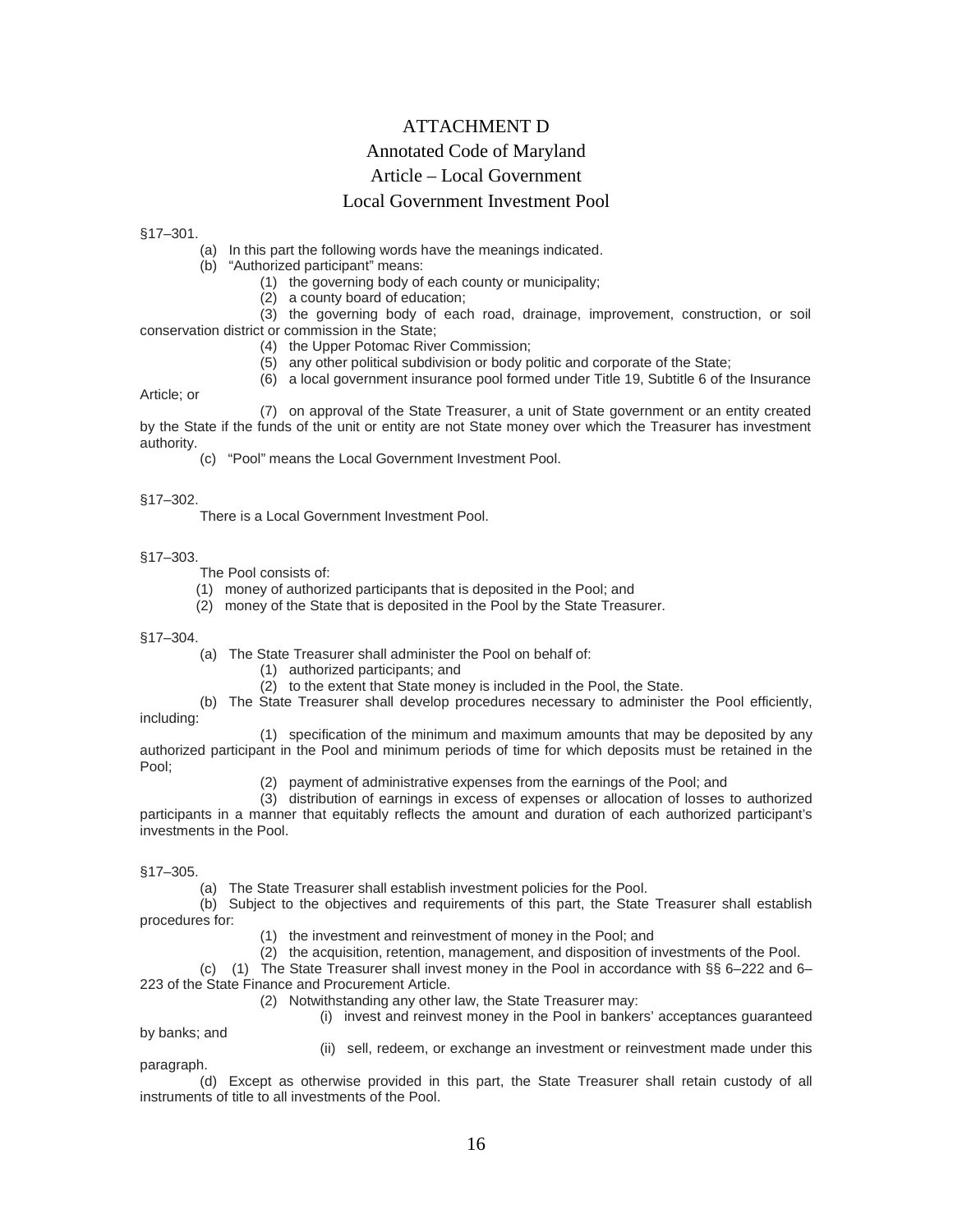(e) (1) The State Treasurer may deposit with one or more fiscal agents or banks any instruments of title to investments of the Pool that the State Treasurer considers advisable.

(2) A fiscal agent or bank shall hold any instruments of title deposited with the agent or bank for collection of:

- (i) the principal of and interest or other income from the investments; or
- (ii) the proceeds of sale of the investments.

(f) The State Treasurer shall collect the principal of and interest or other income from investments of the Pool, the instruments of title to which are in the State Treasurer's custody, when due and payable.

#### §17–306.

(a) The State Treasurer may:

(1) contract with a qualified Maryland fiscal agent; and

(2) compensate the fiscal agent for services rendered.

(b) The fiscal agent may perform administrative and investment services that the State Treasurer performs under this part.

#### §17–307.

Except for State money, money deposited in the Pool is not money of the State.

#### §17–308.

(a) The governing authority of an authorized participant may direct its financial officer to remit to the State Treasurer for investment in the Pool money that:

(1) is available for investment; and

(2) is not required, by law or a covenant or agreement with bondholders or others, to be segregated and invested in a different manner.

(b) The governing authority of an authorized participant having money intended for other postemployment benefits that are available for investment, as authorized under § 17–102 of this title, may direct its financial officer to remit that money to the State Treasurer for investment in the Pool.

(c) (1) If the governing authority of an authorized participant determines that it is in the best interest of the authorized participant to deposit money in the Pool, the governing authority shall:

(i) adopt a resolution or ordinance authorizing the deposit; and

(ii) file a certified copy of the resolution or ordinance with the State Treasurer accompanied by a statement of the approximate cash flow requirements of the authorized participant for the invested money.

(2) The resolution or ordinance shall indicate the official of the authorized participant who is responsible for depositing money in and withdrawing money from the Pool.

(d) Each subsequent deposit of money into the Pool shall be accompanied by a statement of:

(1) the intended duration of the investment; or

(2) the anticipated date of withdrawal of the money from the Pool.

§17–309.

(a) The State Treasurer shall maintain a separate account designated by name or number for each authorized participant in the Pool, including the State, to record the individual transactions and totals of all investments of each authorized participant.

(b) At least monthly, the State Treasurer shall credit accumulated income to each authorized participant's account.

(c) (1) The State Treasurer shall provide to each authorized participant a monthly report of the changes in investments made during the preceding month.

(2) On request, the State Treasurer shall provide a detailed report of any transaction relating to an investment of an authorized participant.

(d) On request, the State Treasurer shall pay from the Pool the principal and credited income of an account maintained for an authorized participant if the request conforms to the terms of the deposit.

(e) (1) The State Treasurer may not make a payment from an account of an authorized participant in an amount that exceeds the total amount of money in the account.

(2) The payee shall refund any excess amount paid.